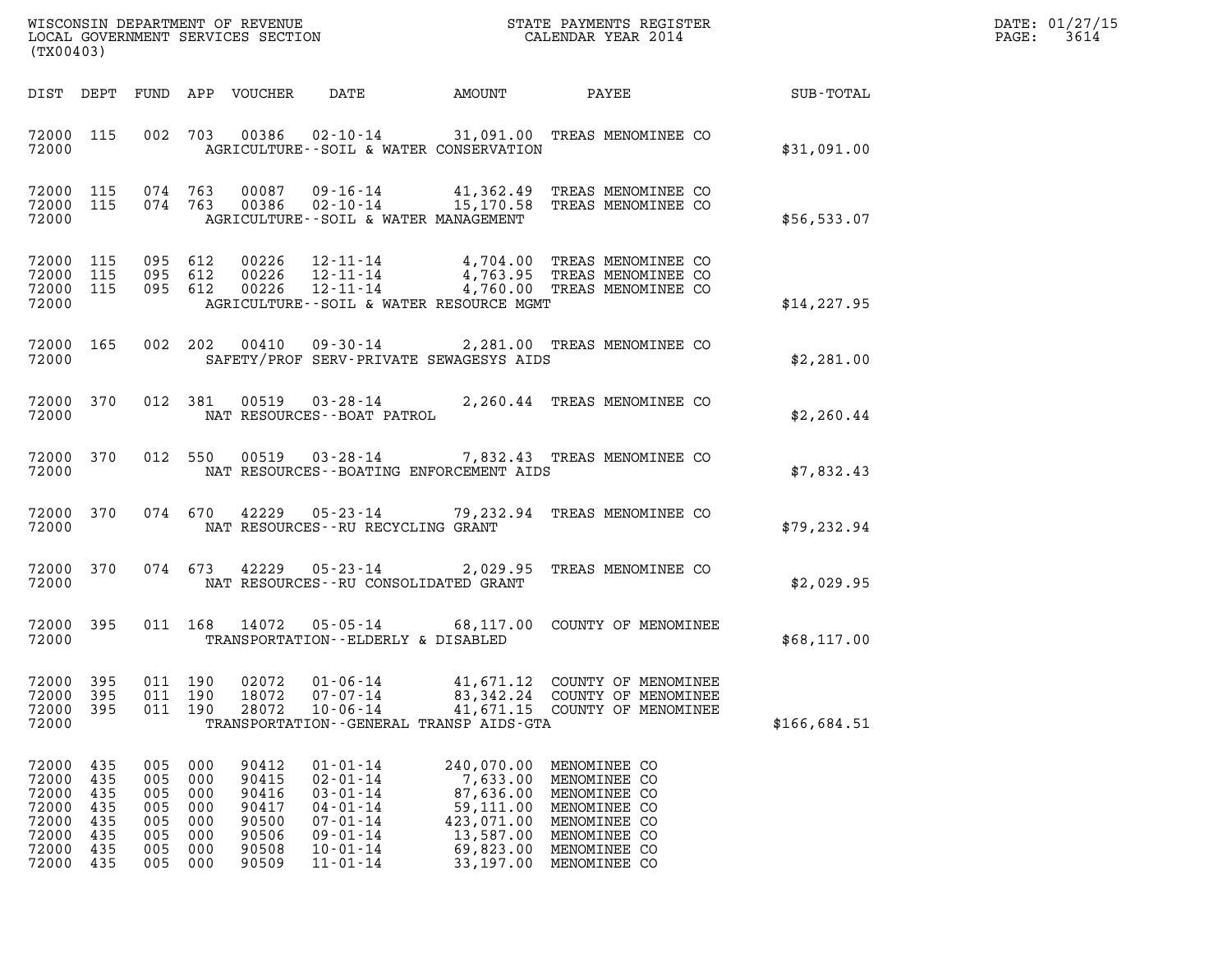| DATE: | 01/27/15 |
|-------|----------|
| PAGE: | 3615     |

| ${\tt WISCOONSIM} \begin{tabular}{lcccc} DEPARTMENT OF REVENUE & & & & & & & \begin{tabular}{l} \bf STATE} & \bf PAYMENTS & \bf REGISTER \\ \hline \bf LOCAL GOVERNMENT SERVICES & \bf SECTION & & & & & & \begin{tabular}{l} \bf CALENDAR & \bf YEAR & 2014 \end{tabular} \end{tabular}$<br>(TX00403) |                                                                                                              |                                                                                                              |                                                                                                              |                                                                                                                                              |                                                                                                                                                                                                                                                                                              |                                                                                                                                                                                                                                                                                                                     |                                                                                                               | DATE: 01/27/15<br>3615<br>PAGE: |  |
|--------------------------------------------------------------------------------------------------------------------------------------------------------------------------------------------------------------------------------------------------------------------------------------------------------|--------------------------------------------------------------------------------------------------------------|--------------------------------------------------------------------------------------------------------------|--------------------------------------------------------------------------------------------------------------|----------------------------------------------------------------------------------------------------------------------------------------------|----------------------------------------------------------------------------------------------------------------------------------------------------------------------------------------------------------------------------------------------------------------------------------------------|---------------------------------------------------------------------------------------------------------------------------------------------------------------------------------------------------------------------------------------------------------------------------------------------------------------------|---------------------------------------------------------------------------------------------------------------|---------------------------------|--|
|                                                                                                                                                                                                                                                                                                        |                                                                                                              |                                                                                                              |                                                                                                              |                                                                                                                                              |                                                                                                                                                                                                                                                                                              |                                                                                                                                                                                                                                                                                                                     |                                                                                                               |                                 |  |
| DIST DEPT                                                                                                                                                                                                                                                                                              |                                                                                                              | FUND                                                                                                         |                                                                                                              | APP VOUCHER                                                                                                                                  | DATE                                                                                                                                                                                                                                                                                         | AMOUNT                                                                                                                                                                                                                                                                                                              | PAYEE                                                                                                         | SUB-TOTAL                       |  |
| 72000 435<br>72000                                                                                                                                                                                                                                                                                     |                                                                                                              | 005                                                                                                          | 000                                                                                                          | 90510                                                                                                                                        | 12-01-14<br>HEALTH SERVICES - - STATE/FED AIDS                                                                                                                                                                                                                                               |                                                                                                                                                                                                                                                                                                                     | 33,803.00 MENOMINEE CO                                                                                        | \$967,931.00                    |  |
| 72000<br>72000<br>72000<br>72000<br>72000<br>72000<br>72000<br>72000<br>72000<br>72000<br>72000<br>72000<br>72000<br>72000<br>72000<br>72000<br>72000                                                                                                                                                  | 437<br>437<br>437<br>437<br>437<br>437<br>437<br>437<br>437<br>437<br>437<br>437<br>437<br>437<br>437<br>437 | 005<br>005<br>005<br>005<br>005<br>005<br>005<br>005<br>005<br>005<br>005<br>005<br>005<br>005<br>005<br>005 | 000<br>000<br>000<br>000<br>000<br>000<br>000<br>000<br>000<br>000<br>000<br>000<br>000<br>000<br>000<br>000 | 00000<br>00000<br>00000<br>00000<br>00000<br>00000<br>00000<br>00000<br>00000<br>00000<br>00000<br>00000<br>00000<br>00000<br>00000<br>00000 | $01 - 06 - 14$<br>$02 - 05 - 14$<br>$03 - 05 - 14$<br>$04 - 07 - 14$<br>$05 - 05 - 14$<br>$06 - 05 - 14$<br>$06 - 11 - 14$<br>$07 - 08 - 14$<br>$08 - 05 - 14$<br>$08 - 12 - 14$<br>$08 - 29 - 14$<br>$09 - 05 - 14$<br>$10 - 06 - 14$<br>$11 - 05 - 14$<br>$11 - 14 - 14$<br>$12 - 05 - 14$ | 4.95<br>18,134.25<br>18,957.62<br>591.24<br>104,649.46 MENOMINEE<br>5,581.37<br>11,264.36<br>3,776.19<br>233,518.84 MENOMINEE<br>81,467.70 MENOMINEE<br>28,205.70 MENOMINEE<br>14,742.22 MENOMINEE<br>204.95 MENOMINEE<br>39,691.58 MENOMINEE<br>22, 270.15 MENOMINEE<br>CHILDREN & FAMILIES - - STATE/FEDERAL AIDS | MENOMINEE<br>MENOMINEE<br>MENOMINEE<br>MENOMINEE<br>MENOMINEE<br>5,396.42 MENOMINEE<br>MENOMINEE<br>MENOMINEE | \$588,457.00                    |  |
| 72000<br>72000                                                                                                                                                                                                                                                                                         | 455                                                                                                          |                                                                                                              | 002 226                                                                                                      | 005                                                                                                                                          | $01 - 10 - 14$<br>JUSTICE - - LAW ENFORCEMENT SERVICES                                                                                                                                                                                                                                       |                                                                                                                                                                                                                                                                                                                     | 35,551.00 TREAS MENOMINEE CO                                                                                  | \$35,551.00                     |  |
| 72000<br>72000                                                                                                                                                                                                                                                                                         | 455                                                                                                          |                                                                                                              | 002 231                                                                                                      | 01562                                                                                                                                        | $02 - 21 - 14$<br>JUSTICE -- LAW ENFORCEMENT TRAINING                                                                                                                                                                                                                                        |                                                                                                                                                                                                                                                                                                                     | 1,120.00 TREAS MENOMINEE CNTY                                                                                 | \$1,120.00                      |  |
| 72000<br>72000                                                                                                                                                                                                                                                                                         | 455                                                                                                          |                                                                                                              | 002 251                                                                                                      | 01896                                                                                                                                        | $03 - 04 - 14$                                                                                                                                                                                                                                                                               | 3,630.47<br>JUSTICE - - TRUANCY PROGRAM - GRANT FUNDS                                                                                                                                                                                                                                                               | TREAS MENOMINEE CO                                                                                            | \$3,630.47                      |  |
| 72000<br>72000                                                                                                                                                                                                                                                                                         | 455                                                                                                          | 002 263                                                                                                      |                                                                                                              | 004                                                                                                                                          | $01 - 10 - 14$<br>JUSTICE - - TRIBAL LAW ENFORCEMENT                                                                                                                                                                                                                                         |                                                                                                                                                                                                                                                                                                                     | 68,724.00 TREAS MENOMINEE CO                                                                                  | \$68,724.00                     |  |
| 72000                                                                                                                                                                                                                                                                                                  | 72000 465                                                                                                    |                                                                                                              | 002 308                                                                                                      |                                                                                                                                              |                                                                                                                                                                                                                                                                                              | MILITARY AFFAIRS-EMER MGMT-RESPONSE EQMT                                                                                                                                                                                                                                                                            | 01296  07-01-14  1,845.00 TREAS MENOMINEE CO                                                                  | \$1,845.00                      |  |
| 72000 465<br>72000                                                                                                                                                                                                                                                                                     |                                                                                                              |                                                                                                              |                                                                                                              |                                                                                                                                              |                                                                                                                                                                                                                                                                                              | MILITARY AFFAIRS-EMERGENCY MGMT PLANNING                                                                                                                                                                                                                                                                            | 002 337 01563 07-09-14 1,824.00 TREAS MENOMINEE CO                                                            | \$1,824.00                      |  |
| 72000 465<br>72000 465<br>72000 465<br>72000                                                                                                                                                                                                                                                           |                                                                                                              | 002 342<br>002 342                                                                                           | 002 342                                                                                                      | 00995<br>01427<br>01628                                                                                                                      | $01 - 15 - 14$<br>05-06-14<br>$07 - 11 - 14$                                                                                                                                                                                                                                                 | MILITARY AFFAIRS-EMERGENCY MGMT-FED FUND                                                                                                                                                                                                                                                                            | 9,382.57 TREAS MENOMINEE CO<br>149.03 TREAS MENOMINEE CO<br>9,583.98 TREAS MENOMINEE CO                       | \$19, 115.58                    |  |
|                                                                                                                                                                                                                                                                                                        |                                                                                                              |                                                                                                              |                                                                                                              |                                                                                                                                              |                                                                                                                                                                                                                                                                                              |                                                                                                                                                                                                                                                                                                                     | 72000 465 072 364 00941 01-10-14 1,803.00 TREAS MENOMINEE CO                                                  |                                 |  |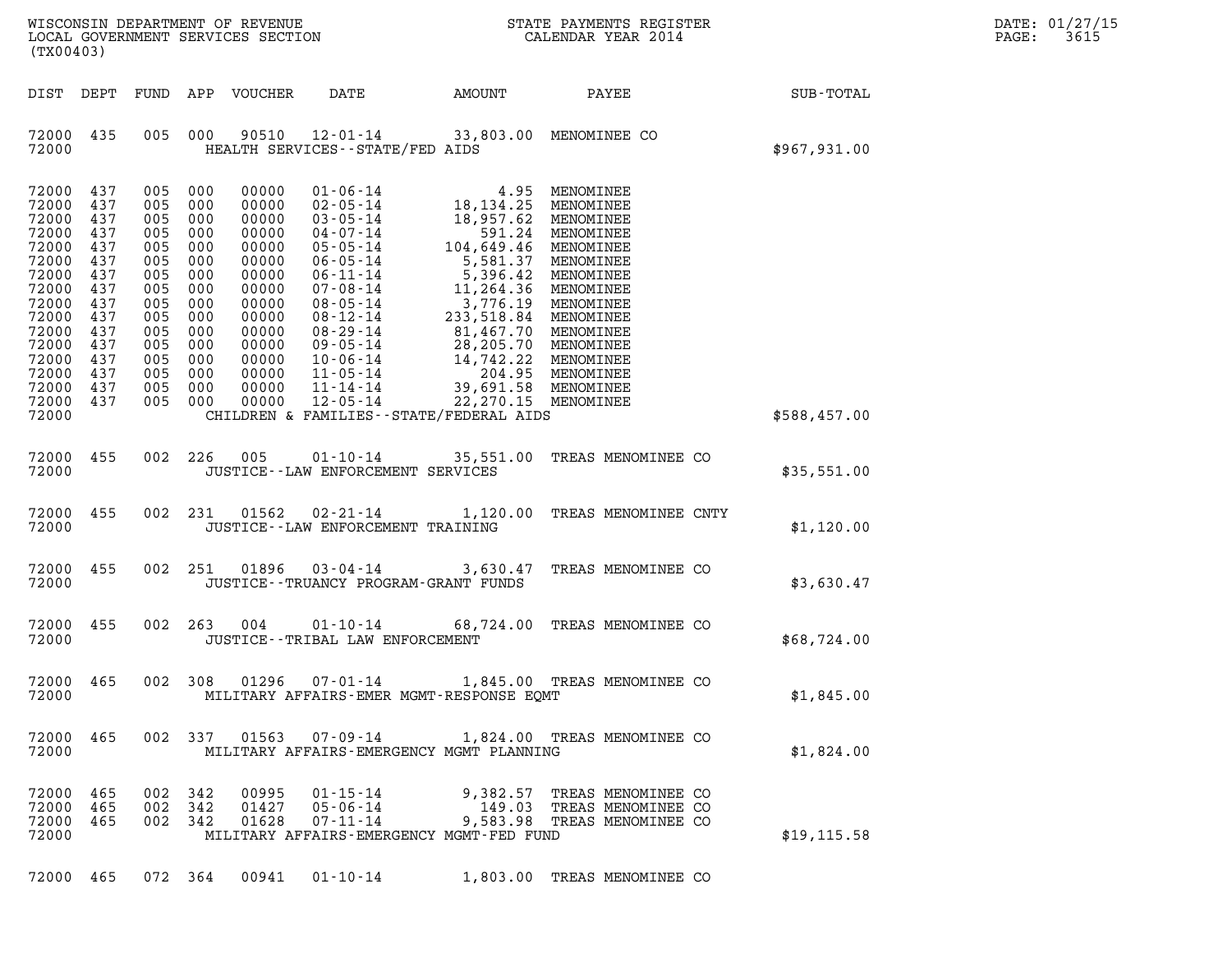| (TX00403)                                                                                                                                                                                 |                                                                                                                                          |                                                                                                                                          |                                                                                                                                          |                                                                                                                                                                                  |                                                                                                                                                                                                                                                                                       |                                                                                                                                        |                                                                                                                                                                                                                                                                                                                                                                                                                                                                                                                                                               |              | DATE: 01/27/15<br>3616<br>PAGE: |
|-------------------------------------------------------------------------------------------------------------------------------------------------------------------------------------------|------------------------------------------------------------------------------------------------------------------------------------------|------------------------------------------------------------------------------------------------------------------------------------------|------------------------------------------------------------------------------------------------------------------------------------------|----------------------------------------------------------------------------------------------------------------------------------------------------------------------------------|---------------------------------------------------------------------------------------------------------------------------------------------------------------------------------------------------------------------------------------------------------------------------------------|----------------------------------------------------------------------------------------------------------------------------------------|---------------------------------------------------------------------------------------------------------------------------------------------------------------------------------------------------------------------------------------------------------------------------------------------------------------------------------------------------------------------------------------------------------------------------------------------------------------------------------------------------------------------------------------------------------------|--------------|---------------------------------|
| DIST DEPT                                                                                                                                                                                 |                                                                                                                                          |                                                                                                                                          |                                                                                                                                          | FUND APP VOUCHER                                                                                                                                                                 | DATE                                                                                                                                                                                                                                                                                  | AMOUNT                                                                                                                                 | PAYEE SUB-TOTAL                                                                                                                                                                                                                                                                                                                                                                                                                                                                                                                                               |              |                                 |
| 72000<br>MILITARY AFFAIRS-EMER MGMT-PLANNING AID                                                                                                                                          |                                                                                                                                          |                                                                                                                                          |                                                                                                                                          |                                                                                                                                                                                  |                                                                                                                                                                                                                                                                                       |                                                                                                                                        | \$1,803.00                                                                                                                                                                                                                                                                                                                                                                                                                                                                                                                                                    |              |                                 |
| 72000<br>72000                                                                                                                                                                            | 465                                                                                                                                      | 072 365                                                                                                                                  |                                                                                                                                          | 01334                                                                                                                                                                            |                                                                                                                                                                                                                                                                                       | MILITARY AFFAIRS - - EMERGENCY MANAGEMENT                                                                                              | 07-17-14 6,830.69 TREAS MENOMINEE CO                                                                                                                                                                                                                                                                                                                                                                                                                                                                                                                          | \$6,830.69   |                                 |
| 72000<br>72000                                                                                                                                                                            | 485                                                                                                                                      | 082 280                                                                                                                                  |                                                                                                                                          | 03417                                                                                                                                                                            | VETERANS AFFAIRS - - GRANTS                                                                                                                                                                                                                                                           |                                                                                                                                        | 01-30-14 1,651.34 TREAS MENOMINEE CO                                                                                                                                                                                                                                                                                                                                                                                                                                                                                                                          | \$1,651.34   |                                 |
| 72000<br>72000                                                                                                                                                                            | 505                                                                                                                                      | 002 144                                                                                                                                  |                                                                                                                                          | 08870                                                                                                                                                                            | $05 - 29 - 14$                                                                                                                                                                                                                                                                        | DOA--MANAGEMENT ASSISTANCE TO COUNTIES                                                                                                 | 563,200.00 TREAS MENOMINEE CO                                                                                                                                                                                                                                                                                                                                                                                                                                                                                                                                 | \$563,200.00 |                                 |
| 72000<br>72000<br>72000<br>72000<br>72000<br>72000<br>72000<br>72000<br>72000<br>72000<br>72000<br>72000<br>72000<br>72000<br>72000                                                       | 505<br>505<br>505<br>505<br>505<br>505<br>505<br>505<br>505<br>505<br>505<br>505<br>505<br>505                                           | 002 155<br>002 155<br>002<br>002<br>002<br>002<br>002<br>002<br>002<br>002<br>002<br>002 155<br>002<br>002 155                           | 155<br>155<br>155<br>155<br>155<br>155<br>155<br>155<br>155<br>155                                                                       | 60068<br>60146<br>60419<br>60419<br>60492<br>60492<br>60526<br>60526<br>60605<br>60605<br>60605<br>60679<br>60745<br>60826                                                       | $07 - 09 - 14$<br>DOA-HOUSING ASSISTANCE-FEDERAL FUNDS                                                                                                                                                                                                                                | 694.27                                                                                                                                 | TREAS MENOMINEE CO                                                                                                                                                                                                                                                                                                                                                                                                                                                                                                                                            | \$44,968.29  |                                 |
| 72000<br>72000<br>72000<br>72000<br>72000<br>72000<br>72000<br>72000<br>72000<br>72000<br>72000<br>72000<br>72000<br>72000<br>72000<br>72000<br>72000<br>72000<br>72000<br>72000<br>72000 | 505<br>505<br>505<br>505<br>505<br>505<br>505<br>505<br>505<br>505<br>505<br>505<br>505<br>505<br>505<br>505<br>505<br>505<br>505<br>505 | 035<br>035<br>035<br>035<br>035<br>035<br>035<br>035<br>035<br>035<br>035<br>035<br>035<br>035<br>035<br>035<br>035<br>035<br>035<br>035 | 371<br>371<br>371<br>371<br>371<br>371<br>371<br>371<br>371<br>371<br>371<br>371<br>371<br>371<br>371<br>371<br>371<br>371<br>371<br>371 | 60068<br>60243<br>60243<br>60419<br>60419<br>60419<br>60492<br>60492<br>60492<br>60526<br>60526<br>60605<br>60605<br>60679<br>60679<br>60745<br>60745<br>60745<br>60826<br>60826 | $02 - 26 - 14$<br>$02 - 26 - 14$<br>$02 - 26 - 14$<br>$03 - 12 - 14$<br>$03 - 12 - 14$<br>$04 - 09 - 14$<br>$04 - 09 - 14$<br>$05 - 08 - 14$<br>$05 - 08 - 14$<br>$06 - 09 - 14$<br>$06 - 09 - 14$<br>$06 - 09 - 14$<br>$07 - 09 - 14$<br>$07 - 09 - 14$<br>DOA--PUBLIC BENEFITS FUND | 628.84<br>36.99<br>628.84<br>473.73<br>473.73<br>167.26<br>167.26<br>261.87<br>293.63<br>22.67<br>294.75<br>521.47<br>512.87<br>848.55 | 08-07-14<br>1,890.14 TREAS MENOMINEE CO<br>11-26-14 1,890.14 TREAS MENOMINEE CO<br>11-26-14 1,383.53 TREAS MENOMINEE CO<br>01-24-14 296.82 TREAS MENOMINEE CO<br>01-24-14 284.01 TREAS MENOMINEE CO<br>01-24-14 284.01 TREAS MENOMINEE CO<br>TREAS MENOMINEE CO<br>TREAS MENOMINEE CO<br>TREAS MENOMINEE CO<br>TREAS MENOMINEE CO<br>TREAS MENOMINEE CO<br>TREAS MENOMINEE CO<br>TREAS MENOMINEE CO<br>TREAS MENOMINEE CO<br>TREAS MENOMINEE CO<br>TREAS MENOMINEE CO<br>TREAS MENOMINEE CO<br>TREAS MENOMINEE CO<br>TREAS MENOMINEE CO<br>TREAS MENOMINEE CO | \$9,454.34   |                                 |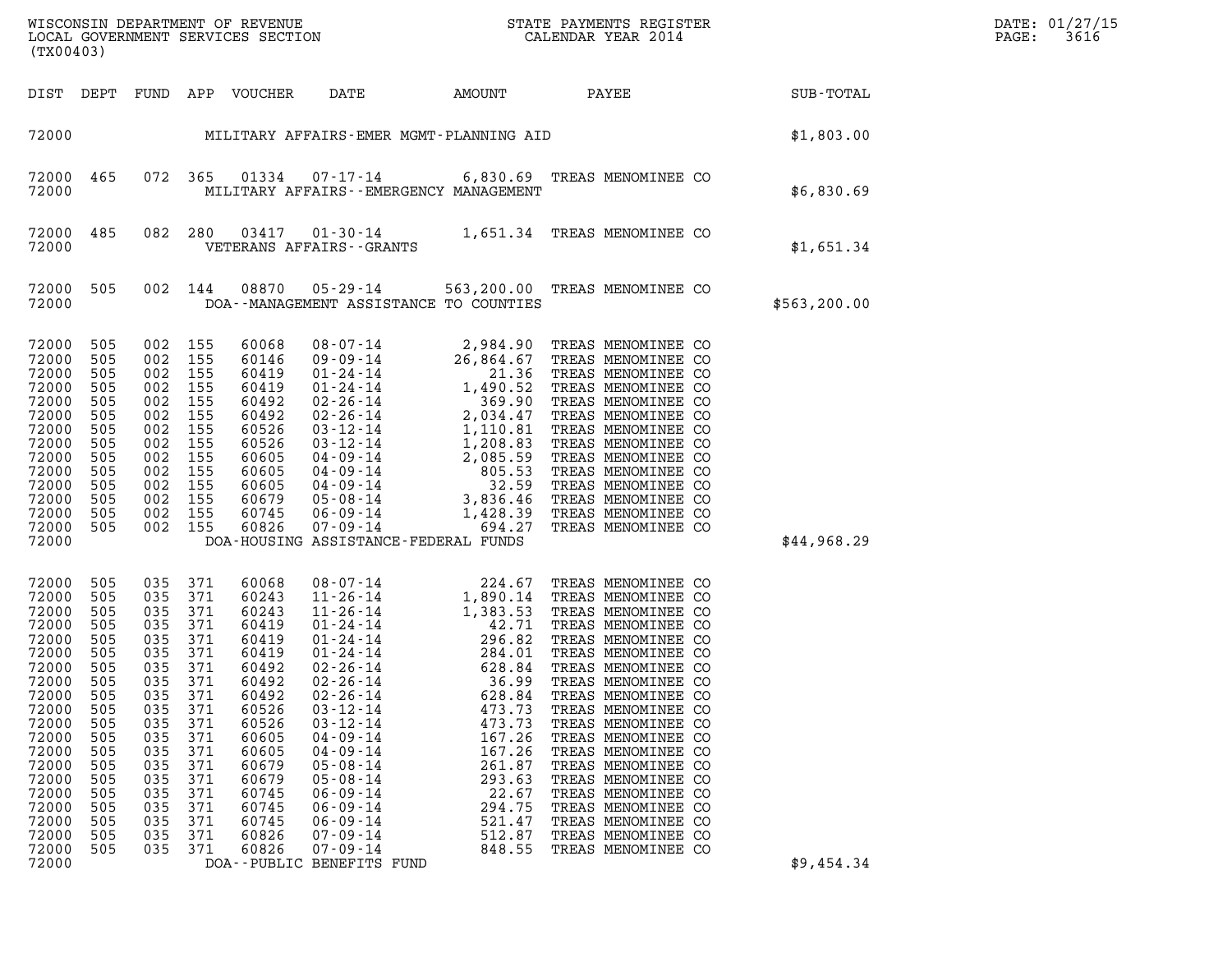| WISCONSIN DEPARTMENT OF REVENUE   | STATE PAYMENTS REGISTER | DATE: 01/27/15 |
|-----------------------------------|-------------------------|----------------|
| LOCAL GOVERNMENT SERVICES SECTION | CALENDAR YEAR 2014      | 3617<br>PAGE:  |

| (TX00403)               |            |            |            |                |                                                          |                         |                                                                                 |                |
|-------------------------|------------|------------|------------|----------------|----------------------------------------------------------|-------------------------|---------------------------------------------------------------------------------|----------------|
| DIST                    | DEPT       | FUND       | APP        | <b>VOUCHER</b> | DATE                                                     | AMOUNT                  | PAYEE                                                                           | SUB-TOTAL      |
| 72000<br>72000<br>72000 | 505<br>505 | 089<br>089 | 166<br>166 | 00170<br>05125 | 08-11-14<br>$01 - 28 - 14$<br>DOA--LAND INFORMATION FUND | 51,702.00<br>1,000.00   | TREAS MENOMINEE CO<br>TREAS MENOMINEE CO                                        | \$52,702.00    |
| 72000<br>72000<br>72000 | 835<br>835 | 002<br>002 | 105<br>105 | 44810<br>81919 | 07-28-14<br>11-17-14<br>REVENUE--STATE SHARED REVENUES   | 65,508.70<br>371,256.94 | TREAS MENOMINEE CO<br>TREAS MENOMINEE CO                                        | \$436,765.64   |
| 72000<br>72000          | 835        | 002        | 109        | 01072          | $07 - 28 - 14$<br>REVENUE--EXEMPT COMPUTER AID           | 159.00                  | TREAS MENOMINEE CO                                                              | \$159.00       |
| 72000<br>72000<br>72000 | 835<br>835 | 002<br>002 | 302<br>302 | 11144          | 07-28-14<br>REVENUE-FIRST DOLLAR/SCHOOL LEVY CREDITS     |                         | 10145  07-28-14  474,581.04  TREAS MENOMINEE CO<br>97,272.65 TREAS MENOMINEE CO | \$571,853.69   |
| 72000<br>72000          | 835        | 021        | 363        | 37424          | $03 - 24 - 14$<br>REVENUE--LOTTERY CREDIT -              | 33,251.55               | TREAS MENOMINEE CO                                                              | \$33,251.55    |
| 72000                   |            |            |            |                | DISTRICT TOTAL APPROPRIATIONS                            |                         |                                                                                 | \$3,841,127.88 |